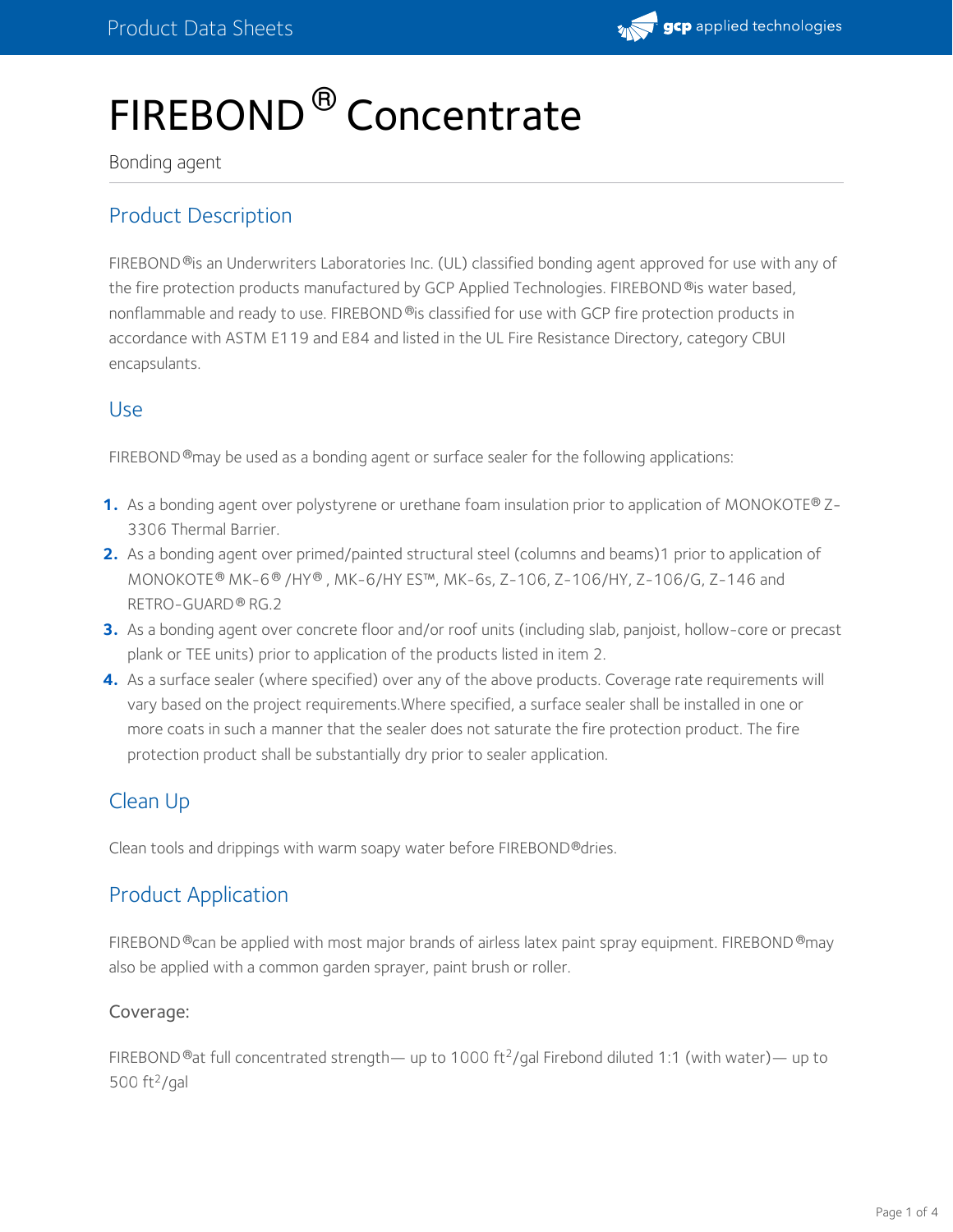# Physical Properties

| <b>PROPERTY</b>             | <b>TYPICAL VALUE</b>                                         |  |
|-----------------------------|--------------------------------------------------------------|--|
| Volatile                    | Water                                                        |  |
| Actual VOC content          | $14.3 \pm 10$ g/L                                            |  |
| Average particle size       | 0.2 microns                                                  |  |
| Flash point                 | Noncombustible (water-based)                                 |  |
| Odor                        | Similar to latex house paint                                 |  |
| Shelf life at 78 °F         | 24 months minimum, (in originally factory sealed containers) |  |
| Weight per gallon at 78 °F  | 8.8 lbs                                                      |  |
| Dry time at 78 °F To touch: | 1-2 hours Additional coats: (when dry)                       |  |
| Fire rating ASTM E84        | Class "A"                                                    |  |
| Flame spread                | 5                                                            |  |
| Smoke developed             | 5                                                            |  |

# Technical Support

Refer to GCP Applied Technologies product literature to determine acceptability of fire protection products for the intended use.

Any inquiry related to products manufactured by GCP Applied Technologies should be addressed to:

GCP Applied Technologies 62 Whittemore Avenue Cambridge, MA 02140

or call toll free: 866-333-3SBM (3726) Customer Service Center

FIREBOND®is manufactured by Fiberlock Technologies Inc. for GCP Applied Technologies. Any inquiry related to products manufactured by Fiberlock Technologies, Inc., should be addressed to:

Fiberlock Technologies, Inc. 150 Dascomb Road Andover, MA 01810

or call toll free: 800-FIBERLK

GCP provides technical support for all of its products. The Fiberlock Technologies, Inc. SDS (Safety Data Sheet) for FIREBOND®are available at our web site, gcpat.com.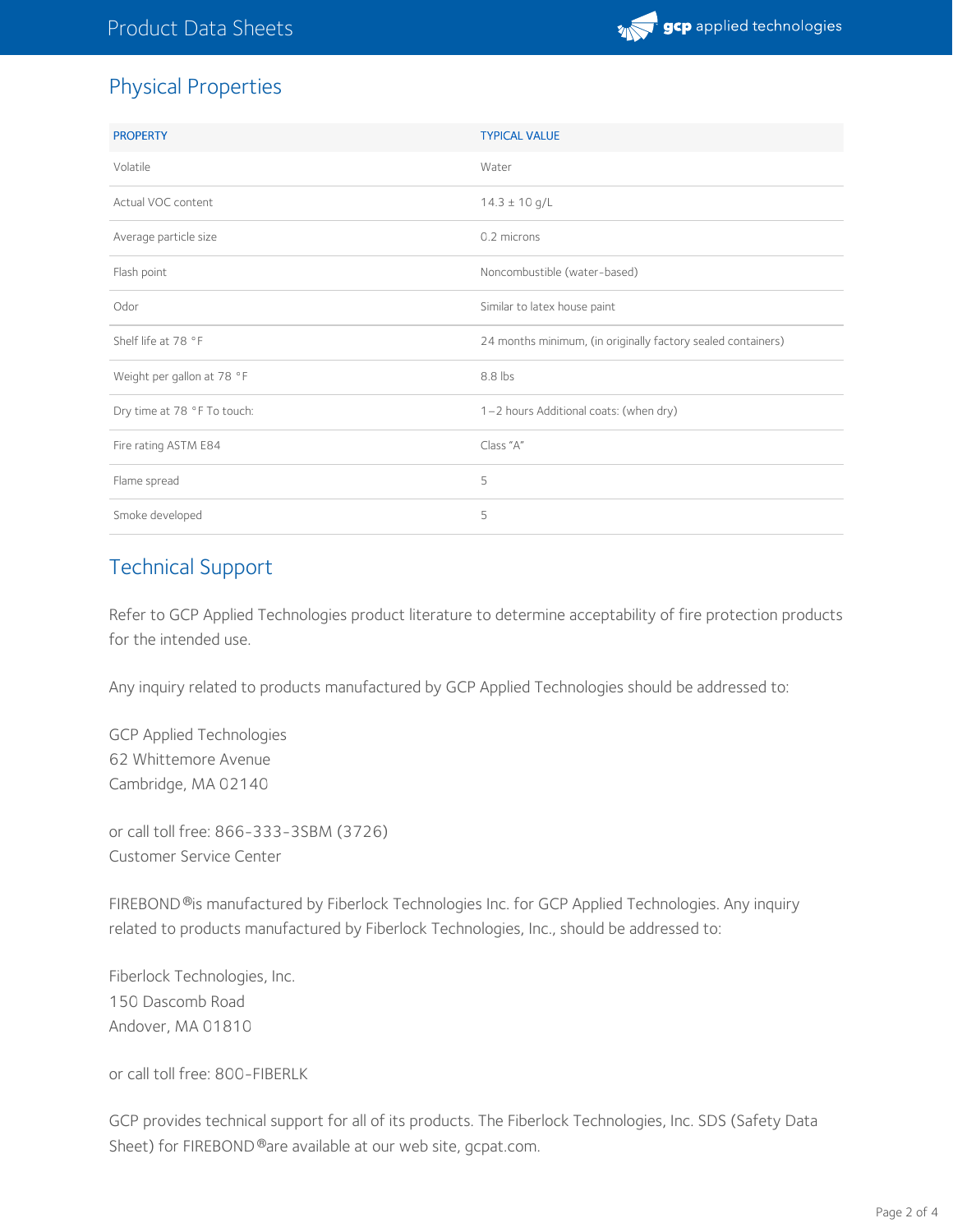

## **Warranty**

All statements, technical information and recommendations contained herein are based on tests we believe to be reliable. However, since the conditions of use and application are beyond our control, GCP Applied Technologies shall not be liable for any damage, direct or consequential, resulting from the use of this material or design. GCP Applied Technologies' only warranty shall be to replace any of its products found to be defective.

# Safety

KEEP OUT OF REACH OF CHILDREN. Keep from freezing. Do not store at temperatures above 100 °F.

#### Availability

GCP Applied Technologies is the exclusive supplier of Firebond Concentrate

| <b>DESCRIPTION</b>    | PART NO. | <b>VOLUME</b>                                      | STD. PK. |
|-----------------------|----------|----------------------------------------------------|----------|
| 5 gal (19 L) pail     | 1378     | 1,155 in. <sup>3</sup> (18,942 cm <sup>3</sup> )   |          |
| 55 gal (208.2 L) drum | 1379     | 12,705 in. <sup>3</sup> (208,197 cm <sup>3</sup> ) |          |

#### Footnotes

1. All paints and primers require prior testing and approval by GCP for verification of compliance with the "Coating Materials" section of the Underwriters Laboratories, Inc. Fire Resistance Directory for requirements/restrictions to the use of primed/painted structural steel in fire resistance designs. 2. The use of Retro-Guard RG is often associated with abatement projects. These products are not substitutes for UL classified post-removal lockdowns. Refer to the Encapsulant Materials (CBUI) category of the UL Fire Resistance Directory for additional information.